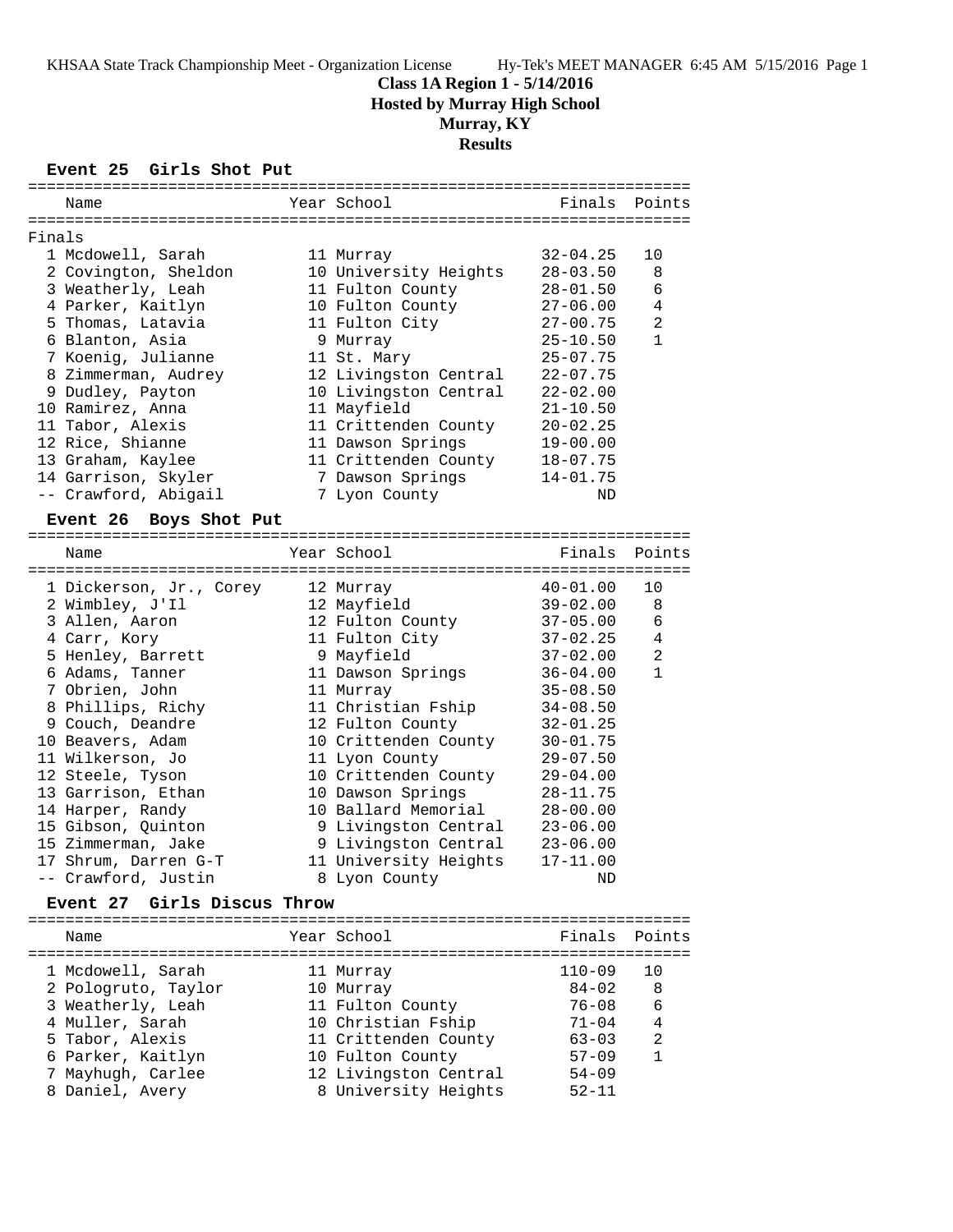#### **Class 1A Region 1 - 5/14/2016**

**Hosted by Murray High School**

## **Murray, KY**

## **Results**

#### **....Event 27 Girls Discus Throw**

| 9 Cooper, Carlie      | 12 Livingston Central | $51 - 09$ |
|-----------------------|-----------------------|-----------|
| 10 Covington, Sheldon | 10 University Heights | $47 - 11$ |
| 11 Simpson, Kaylee    | 9 Dawson Springs      | $46 - 01$ |
| 12 Rice, Shianne      | 11 Dawson Springs     | $43 - 09$ |
| 13 Graham, Kaylee     | 11 Crittenden County  | $40 - 03$ |
| -- Abren, Jordan      | 12 Mayfield           | ND        |

#### **Event 28 Boys Discus Throw**

======================================================================= Name **The Year School** Finals Points

| 1 Dickerson, Jr., Corey | 12 Murray             | 124-07     | 10           |
|-------------------------|-----------------------|------------|--------------|
| 2 Terrell, Trevor       | 10 Mayfield           | $115 - 05$ | 8            |
| 3 Adams, Tanner         | 11 Dawson Springs     | 112-08     | 6            |
| 4 Beavers, Adam         | 10 Crittenden County  | 108-01     | 4            |
| 5 Phillips, Richy       | 11 Christian Fship    | $87 - 05$  | 2            |
| 6 Ford, Tanner          | 11 Fulton County      | 78–11      | $\mathbf{1}$ |
| 7 Obrien, John          | 11 Murray             | $78 - 06$  |              |
| 8 Crider, Ross          | 10 Crittenden County  | $76 - 09$  |              |
| 9 Garrison, Ethan       | 10 Dawson Springs     | 74-04      |              |
| 10 Harper, Randy        | 10 Ballard Memorial   | $69 - 11$  |              |
| 11 Zimmerman, Jake      | 9 Livingston Central  | $68 - 02$  |              |
| 12 Sharp, Laine         | 12 Livingston Central | $66 - 09$  |              |
| 13 Couch, Deandre       | 12 Fulton County      | $66 - 04$  |              |
| 14 Henley, Barrett      | 9 Mayfield            | $65 - 05$  |              |
| 15 Wilkerson, Jo        | 11 Lyon County        | $61 - 01$  |              |
| 16 Wilerson, Jeremiah   | 8 Lyon County         | $57 - 00$  |              |
| 17 Shrum, Darren G-T    | 11 University Heights | $33 - 05$  |              |
| -- Daniel, Taylor       | 10 University Heights | ND         |              |
|                         |                       |            |              |

#### **Event 29 Girls Long Jump**

| Name                   | Year School           | Finals       | Points |
|------------------------|-----------------------|--------------|--------|
|                        |                       |              |        |
| 1 Campbell, Grace      | 11 Murray             | $16 - 09.50$ | 10     |
| 2 Homa, Yasmine        | 12 Murray             | $15 - 08.75$ | 8      |
| 3 Fox, Aniya           | 9 Mayfield            | $14 - 11.50$ | 6      |
| 4 Kabithe, Kui         | 11 University Heights | $14 - 08.00$ | 4      |
| 5 McClure, Meagan      | 12 Mayfield           | $14 - 03.25$ | 2      |
| 6 Jones, Aniya         | 9 Fulton City         | $14 - 02.00$ |        |
| 7 Berry, Kyrah         | 9 Ballard Memorial    | $14 - 01.50$ |        |
| 8 Shuecraft, Nikki     | 12 Crittenden County  | $13 - 02.00$ |        |
| 9 Ervin, Zaria         | 10 Fulton County      | $13 - 01.50$ |        |
| 10 Lynch, Amanda       | 11 Crittenden County  | $12 - 10.25$ |        |
| 11 Huddleston, Kaitlyn | 11 Dawson Springs     | $11 - 10.50$ |        |
| 12 Ringstaff, Addison  | 10 Livingston Central | $11 - 09.00$ |        |
| 13 Grimm, Gracie       | 9 Livingston Central  | $11 - 07.00$ |        |
| 14 Ford, Kristian      | 11 Dawson Springs     | $11 - 01.00$ |        |
|                        |                       |              |        |

#### **Event 30 Boys Long Jump**

======================================================================= Name Year School Finals Points ======================================================================= 1 Bledsoe, Jabarie 12 Ballard Memorial 19-06.50 10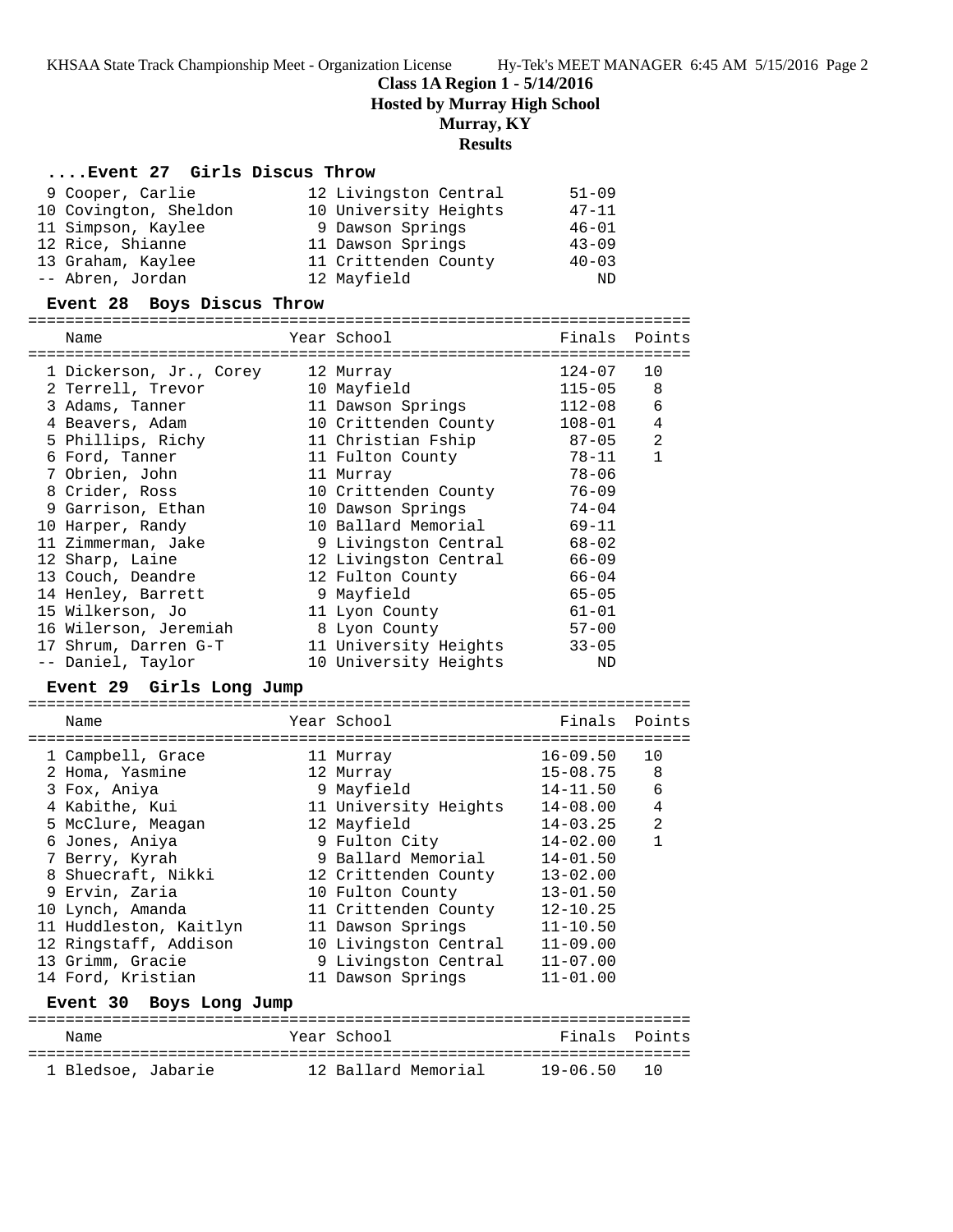**Class 1A Region 1 - 5/14/2016**

**Hosted by Murray High School**

## **Murray, KY**

### **Results**

#### **....Event 30 Boys Long Jump**

| 2 Walker, Michael  |  | $19 - 03.25$                                                                                                                                                                                                                                                                                     | 8            |
|--------------------|--|--------------------------------------------------------------------------------------------------------------------------------------------------------------------------------------------------------------------------------------------------------------------------------------------------|--------------|
| 3 Duff, Austin     |  | $18 - 04.00$                                                                                                                                                                                                                                                                                     | 6            |
| 4 Hampton, Devonte |  | $17 - 09.50$                                                                                                                                                                                                                                                                                     | 4            |
| 5 Lamey, Branen    |  | $17 - 05.00$                                                                                                                                                                                                                                                                                     | 2            |
| 6 Holman, Joe      |  | $17 - 03.00$                                                                                                                                                                                                                                                                                     | $\mathbf{1}$ |
| 7 Davey, Jacob     |  | $17 - 01.00$                                                                                                                                                                                                                                                                                     |              |
| 8 Tolley, Will     |  | $16 - 04.75$                                                                                                                                                                                                                                                                                     |              |
| 9 Price, J. David  |  | $15 - 07.75$                                                                                                                                                                                                                                                                                     |              |
| 10 Wagner, Elvin   |  | $15 - 06.75$                                                                                                                                                                                                                                                                                     |              |
| 11 Tabor, Justin   |  | $15 - 06.00$                                                                                                                                                                                                                                                                                     |              |
| 12 Tucker, Isaiah  |  | $15 - 05.00$                                                                                                                                                                                                                                                                                     |              |
| 13 Summers, Jacori |  | $14 - 09.00$                                                                                                                                                                                                                                                                                     |              |
| 14 Isbell, Kemon   |  | $13 - 06.00$                                                                                                                                                                                                                                                                                     |              |
| -- Castle, Josh    |  | ND                                                                                                                                                                                                                                                                                               |              |
| -- Hurt, Kyle      |  | ND                                                                                                                                                                                                                                                                                               |              |
|                    |  | 12 Mayfield<br>10 Lyon County<br>12 Fulton County<br>9 Crittenden County<br>12 Fulton County<br>10 Ballard Memorial<br>11 Crittenden County<br>11 Dawson Springs<br>7 University Heights<br>8 Lyon County<br>12 Murray<br>10 University Heights<br>12 Murray<br>12 Dawson Springs<br>10 Mayfield |              |

#### **Event 31 Girls Triple Jump**

======================================================================= Name The Year School The Finals Points ======================================================================= 1 Campbell, Grace 11 Murray 33-10.00 10 2 Whitehead, Jaden 9 Mayfield 32-04.00 8 3 Futrell, Annie 10 Murray 31-00.50 6 4 Kendrick, Amari 9 Mayfield 30-04.00 4 5 Williams, Kylira 11 Fulton County 29-02.00 2 6 Hendricks, Lilyan 8 University Heights 28-03.50 1 7 Stafford, Hailey 9 Livingston Central 27-06.00 8 Campbell, Kalynn 10 Livingston Central 26-07.00 9 Ervin, Zaria 10 Fulton County 26-04.50 10 Shuecraft, Nikki 12 Crittenden County 25-05.00 11 Ford, Kristian 11 Dawson Springs 25-03.00 12 Burden, Keyli 11 Dawson Springs 22-11.00 13 Hayes, Trinity 8 Crittenden County 22-10.00

#### **Event 32 Boys Triple Jump**

| Name                                                                                                                                                           | Year School                                                                                                                                                                   | Finals Points                                                                                                                |                              |
|----------------------------------------------------------------------------------------------------------------------------------------------------------------|-------------------------------------------------------------------------------------------------------------------------------------------------------------------------------|------------------------------------------------------------------------------------------------------------------------------|------------------------------|
| 1 Bledsoe, Jabarie<br>2 Walker, Michael<br>3 Sloma, Maciej<br>4 Simpson, Dylan<br>5 Steele, Tyson<br>6 Williams, Jon<br>7 Kitchens, Carson<br>8 Brooks, Landon | 12 Ballard Memorial<br>12 Mayfield<br>12 Livingston Central<br>11 Dawson Springs<br>10 Crittenden County<br>12 Dawson Springs<br>7 Livingston Central<br>10 Crittenden County | $40 - 00.00$<br>$38 - 11.00$<br>$38 - 03.00$<br>$36 - 10.00$<br>$36 - 07.00$<br>$35 - 03.00$<br>$33 - 06.00$<br>$32 - 01.00$ | 1 O<br>8<br>6<br>4<br>2<br>1 |
| 9 Ford, Tanner<br>-- Summers, Jacori<br>Event 33 Girls High Jump                                                                                               | 11 Fulton County<br>10 University Heights                                                                                                                                     | $27 - 09.50$<br>ND                                                                                                           |                              |
| Name                                                                                                                                                           | Year School                                                                                                                                                                   | Finals                                                                                                                       | Points                       |

======================================================================= 1 Campbell, Grace 11 Murray 5-05.00 10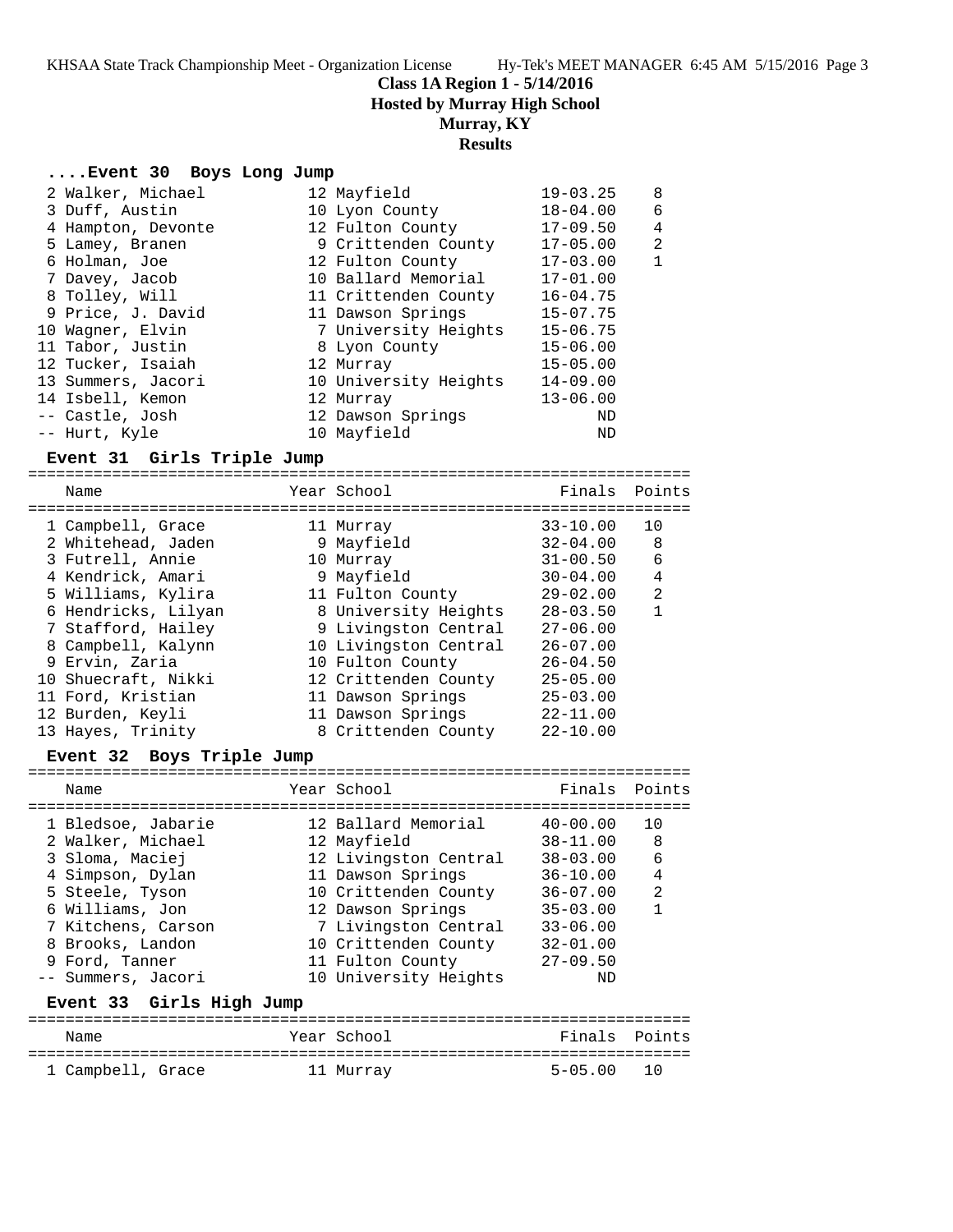## **Class 1A Region 1 - 5/14/2016**

**Hosted by Murray High School**

## **Murray, KY**

## **Results**

#### **....Event 33 Girls High Jump**

| 2 Wooldridge, Mallory | 10 Murray             | $4 - 08.00$ | 8 |
|-----------------------|-----------------------|-------------|---|
| 3 Burden, Keyli       | 11 Dawson Springs     | $4 - 06.00$ | 6 |
| 4 Adams, Chaney       | 11 Livingston Central | $4 - 04.00$ | 4 |
| 5 Covington, Sarah    | 7 University Heights  | $4 - 00.00$ | 2 |
| -- Hutchings, Nadia   | 11 Crittenden County  | ΝH          |   |
| -- Kaszuba, Briana    | 10 Livingston Central | ΝH          |   |
| -- Garrett, Madison   | 10 Dawson Springs     | ΝH          |   |
|                       |                       |             |   |

#### **Event 34 Boys High Jump**

| Name                  | Year School          | Finals Points |                |
|-----------------------|----------------------|---------------|----------------|
| 1 Hampton, Devonte    | 12 Fulton County     | $6 - 00.00$   | 10             |
| 2 Hilbrecht, Jonathan | 10 Murray            | $5 - 10.00$   | 8              |
| 3 Williams, Jon       | 12 Dawson Springs    | $J5 - 10.00$  | 6              |
| 4 Simpson, Dylan      | 11 Dawson Springs    | $5 - 08.00$   | $\overline{4}$ |
| 5 Clark, Ethan        | 12 Murray            | $5 - 06.00$   | 2              |
| 6 Mcconnell, Gary     | 12 Crittenden County | $5 - 04.00$   | 1              |
| 7 Jones, Justin       | 12 Fulton County     | $5 - 02.00$   |                |
| 8 Ford, Devin         | 9 Crittenden County  | $5 - 00.00$   |                |
| -- Kitchens, Carson   | 7 Livingston Central | ΝH            |                |
| -- Grey, Derion       | 12 Mayfield          | ΝH            |                |

#### **Event 35 Girls Pole Vault**

#### ======================================================================= Name The Year School Team Points Points ======================================================================= 1 Homa, Yasmine 12 Murray 10-00.00 10 2 Forgey, Jana 11 Murray 7-06.00 8 3 Sipes, Lindy 10 Fulton County 5-00.00 6 -- Jackson, Leslie Beth 11 Fulton County NH

#### **Event 36 Boys Pole Vault**

| Name               | Year School      |              | Finals Points |
|--------------------|------------------|--------------|---------------|
|                    |                  |              |               |
| 1 Speed, Tommy     | 11 Murray        | $11 - 00.00$ | - 10          |
| 2 Yearry, Blake    | 8 Murray         | $7 - 06.00$  | -8            |
| -- Sipes, Taylor   | 11 Fulton County | ΝH           |               |
| -- Williams, Dylan | 11 Fulton County | ΝH           |               |

## **Event 43 Mixed Shot Put Relay Unified Ambulatory**

| Finals<br>Year School<br>Name<br>$36 - 00.00$<br>1 Wheeler, Tuff<br>M11 Murray<br>$25 - 03.50$<br>1 Blanton, Asia<br>W9 Murray<br>$24 - 10.50$<br>2 Thornton, Jacob<br>M10 Murray<br>2 Hooper, Victoria<br>W11 Dawson Springs<br>$16 - 05.00$<br>3 Walker, Jayson<br>$x23 - 08.50$<br>M9 Murray<br>3 Garrison, Skyler<br>$14 - 07.00$<br>W7 Dawson Springs<br>M7 Dawson Springs<br>4 Shuck, Joseph<br>$16 - 05.00$ |                 |  |              |
|--------------------------------------------------------------------------------------------------------------------------------------------------------------------------------------------------------------------------------------------------------------------------------------------------------------------------------------------------------------------------------------------------------------------|-----------------|--|--------------|
|                                                                                                                                                                                                                                                                                                                                                                                                                    |                 |  |              |
| M11 Dawson Springs                                                                                                                                                                                                                                                                                                                                                                                                 | 5 Adams, Tanner |  | $14 - 04.50$ |